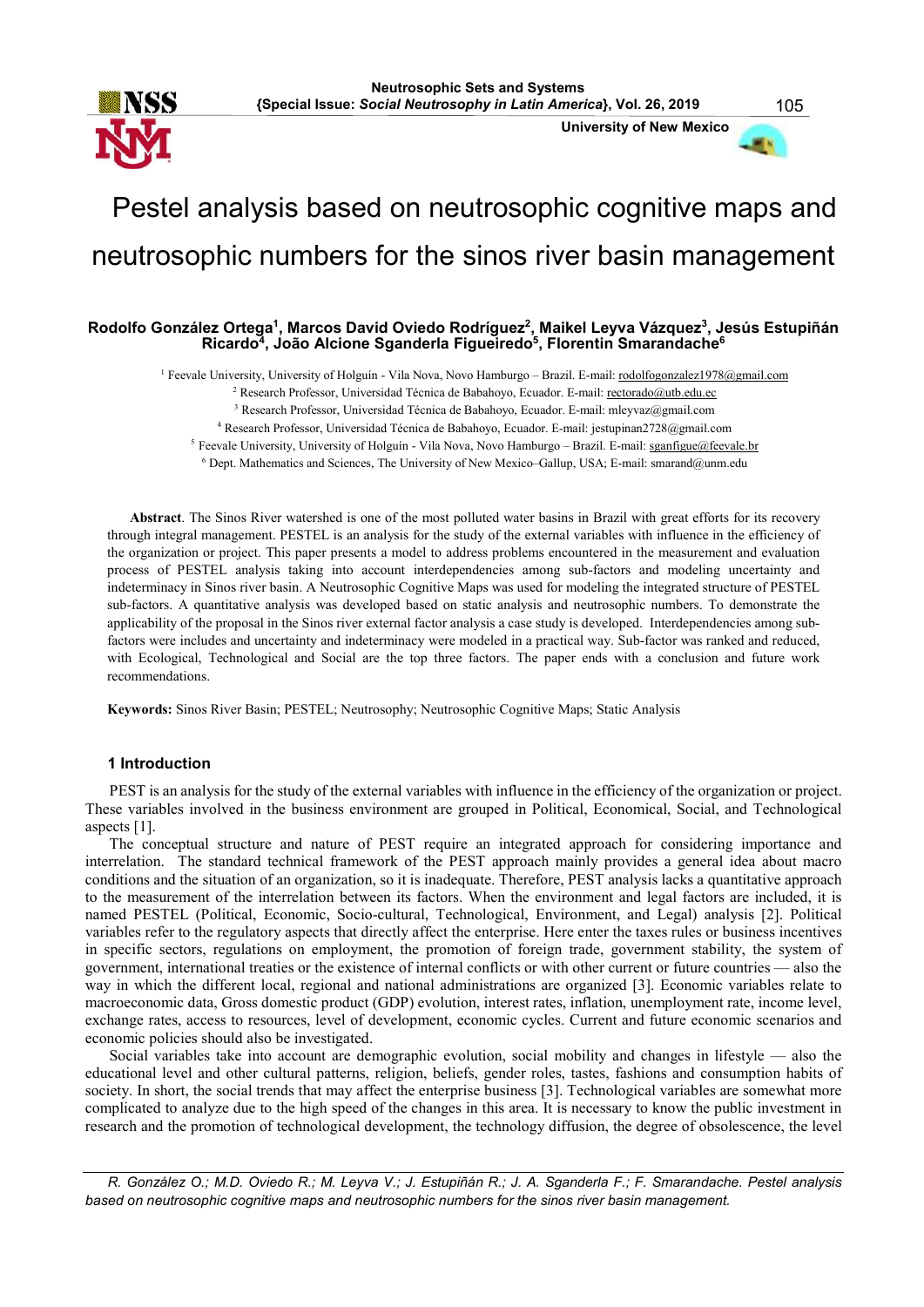of coverage, the digital device, the funds destined to R & D + I, as well as the trends in the use of new technologies. Ecological variables are the main factors to be analyzed aware of the conservation of the environment, environmental legislation, climate change, and temperature variations, natural risks, recycling levels, energy regulation and possible regulatory changes in this area[4]. Legal variables refer to legislation that is directly associated with the organization functions, information on licenses, labor legislation, intellectual property, health laws, and regulated sectors[5].

PESTEL analysis has deficiencies for a quantitative approach to the measurement of interrelation among factors are generally ignored [6]. Fuzzy cognitive maps (FCM) is a tool for modeling and analyzing interrelations [7]. Connections in FCMs are just numeric ones: the relationship of two events should be linear.

The Neutrosophy can operate with indeterminate and inconsistent information, while fuzzy sets and intuitionistic fuzzy sets do not describe them appropriately [4]. Neutrosophic cognitive maps (NCM) is an extension of FCM where was included the concept indeterminacy [8]. The concept of fuzzy cognitive maps fails to deal with the indeterminate relation  $[1]$ .

In this paper, a PESTEL analysis based on neutrosophic cognitive maps is presented proposal methodological support and make possible of dealing with interdependence, feedback, and indeterminacy. Additionally, the new approach makes conceivable to category and to reduce factors.

This paper continues as follows: Section 2 reviews some essential concepts about the PESTEL analysis framework, NCM, and fuzzy numbers. In Section 3, a framework for the PESTEL shows a static analysis based on NCM. Section 4, displays a case study of the proposed model applied to social-environmental management of a river basin. The paper finishes with conclusions and additional work recommendations.

## 2. Case Study

The Sinos River Basin is one of the most contaminated water basins in Brazil [9] which leads to great efforts for its recovery through integral management. Due to the complex nature of the interrelations between the different factors involved in environmental quality management becomes intricate and therefore requires the use of tools that facilitate decision making[10]. Through a participatory exercise with stakeholder members of the COMITESINOS, external variables were identified and a diffuse cognitive map was constructed representing the relationships among the variables. This process of identifying PESTEL variables was carried out with the members of the committee, for which work sessions were held in the coordination meetings. To elaborate on the NCM, Mental Modeler tool of the website http://www.mentalmodeler.org/ was used.

Initially, factors and sub-factors were identified for Sinos river basin management as follows:

I. Relevant Political-Legal Aspects

- In the political dimension, the following variables were identified:
- 1. Influence of the federal government in the watersheds management (N1)
- 2. Importance of the state government in the management of the basin (N2)
- 3. Control of the municipal government in the watershed management (N3)
- 4. Impact of bureaucracy on management (N4)
- 5. Corruption impact (N5)

II. Relevant economic and socio-economic aspects

- In the socioeconomic dimension, the following variables were identified:
- 1. Poverty (N6)
- 2. Per capita income(N7)
- 3. Quality of solid waste collecting services (N8)
- 4. Quality liquid waste service (N9)
- 5. Water supply service (N10)
- 6. The quality of public health (N11)
- 7. Quality of sewage and sewage services (N12)
- III. Relevant social aspects

In the social dimension, the variables identified were:

- 1. Public education (N13)
- 2. Population access to food (N14)
- 3. Access to the housing (N15)

IV. Relevant sociocultural aspects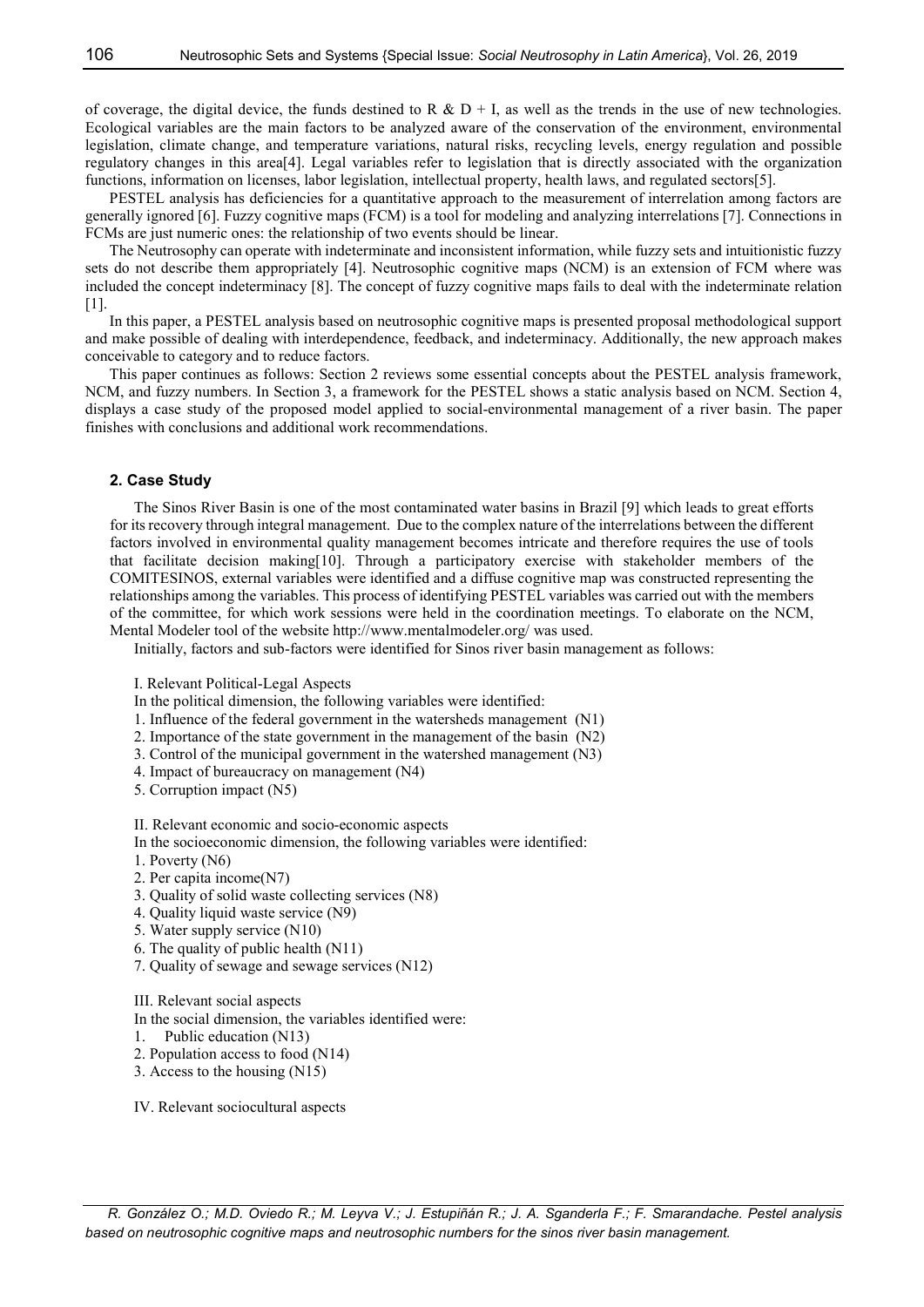In the sociocultural dimension, the variables identified were:

- 1. Perception of the environmental relevance in the local culture (N16)
- 2. Knowledge of environmental risk (N17)
- 3. Understanding of environmental awareness ( N18)

V. Relevant technological aspects

The variables identified in the technical dimension were:

- 1. Innovation(N19)
- 2. Cleaner production(N20)
- 3. Eco-efficiency (N21)

For the ecological dimension was possible to identify the following variables:

- 1. Water quality index (WQI)(N22)
- 2. Air Quality index (AQI) (N23)
- 3. Landscape change and urban planning(N24)
- 4. Variations in the biodiversity index of ecosystems value (N25)
- 5. Climate Change (N31)
- 6. Soil Quality index (N32)

Legal dimension includes the following factors<br>1. Environmental Laws (N26)

- Environmental Laws (N26)
- 2. Education regulation (27)
- 3. Health regulations  $(28$ <br>4 Environmental law  $(29)$
- 4. Environmental law (29)<br>5. Employment Laws (N30)
- 5. Employment Laws (N30)
- 6. Consumer Law (33)

Interdependencies are identified and modeled using an NCM (Figure 1), with whose weighs represented in Table 1.



Figure 1: Fuzzy Neutrosophic Cognitive Maps of PESTEL factors.

# 2 Materials and Methods

#### 2.1 Preliminaries

This article offers a first brief review by PESTEL analysis and the factors' interdependency. The following is a review of the basic concepts of NCM.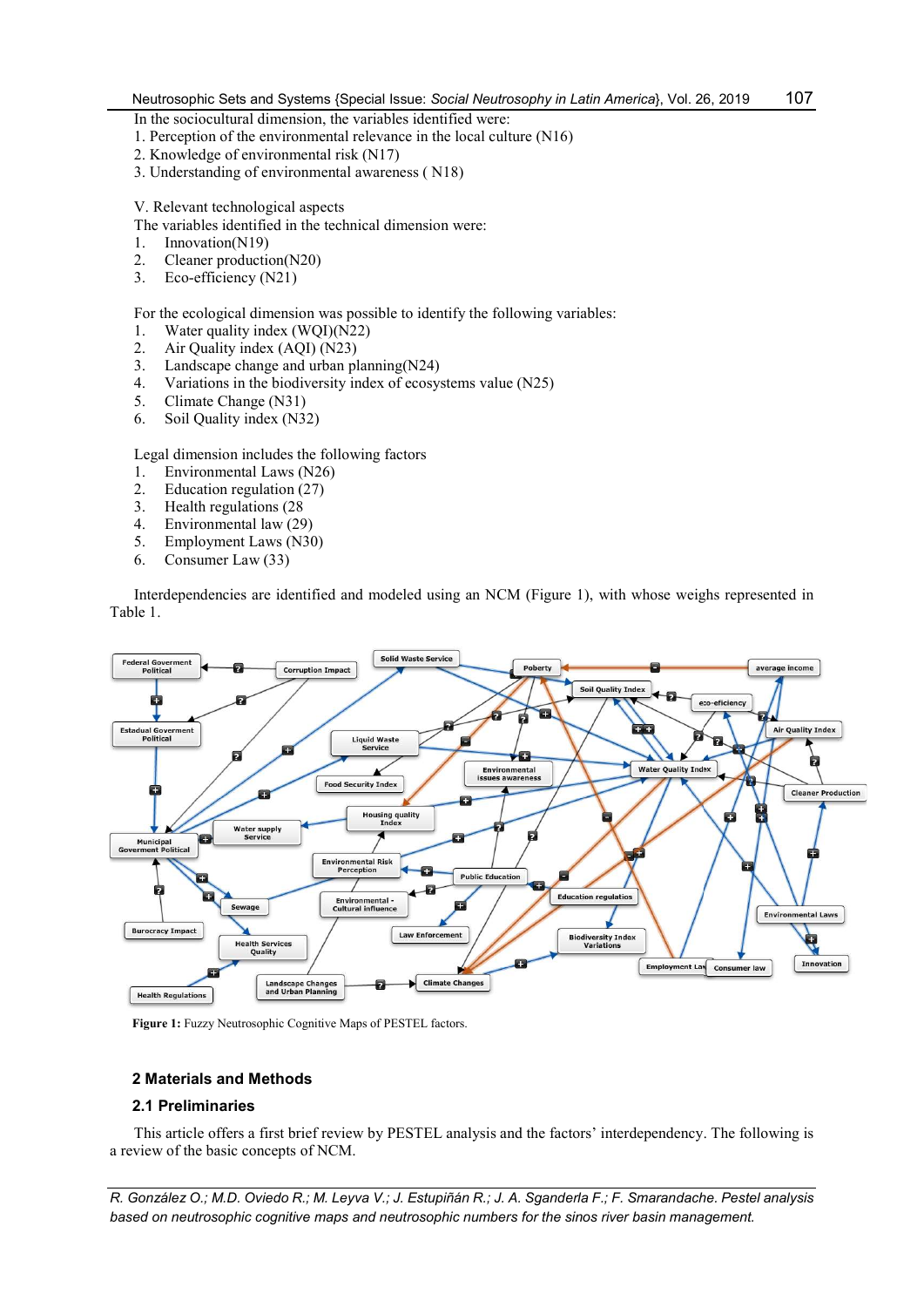# 108 Neutrosophic Sets and Systems {Special Issue: Social Neutrosophy in Latin America}, Vol. 26, 2019

# 2.1.1 PESTEL Analysis

The PESTEL method is a prerequisite analysis with a network function to identify the characteristics of the environment in which an organization or project operates, provides data and information so that the organization can make predictions about new situations and circumstances and act accordingly. [12, 13]. The variables analyzed in PESTEL are identified and evaluated independently. [2] not taking into account interdependency. In [14] this approach based on fuzzy decision maps is presented taking into account the ambiguity, the uncertainty in their interrelationships.

This study presents a model to address the problems encountered in the PEST measurement and evaluation process, taking into account the interdependencies between the subfactors. NCM modeled the integrated structure of the PESTEL subfactor, and the quantitative analysis is developed from a static analysis that allows to classify and reduce the factors in line with the proposals presented in [15].

#### 2.1.2 Neutrosophic Cognitive Maps.

The Neutrosophic Logic (NL) like a generalization of the fuzzy logic was introduced in 1995 [16]. According to this theory, a logical proposition P is characterized by three components:

 $NL (P) = (T,I,F)$  (1)

Where the neutrosophic component T is the degree of truth, F the degree of falsehood, and I is the degree of indeterminacy [7]. Neutrosophic set (NS) was introduced by F. Smarandache who introduced the degree of indeterminacy (i) as an independent component[11] .

A neutrosophic matrix content where the elements are  $a = (a_{ij})$  have been replaced by elements in (RUI). A neutrosophic graphic has at least one edge is a neutrosophic edge . If the indetermination is found in the cognitive map, it is called the neutrosophic cognitive map (NCM) [20]. NCM is based on neutrosophic logic to represent uncertainty and indeterminacy in cognitive maps [12]. An NCM is a directed graph in which at least one edge is an indeterminate border and is indicated by dashed lines [2] (Figure 2).



Figure 2: Fuzzy Neutrosophic Cognitive Maps example.

In [9] a static analysis of an NCM is presented.

#### 2.1.3 Neutrosophic numbers

The result of the static analysis is in the form of neutrosophic numbers (a+bI, where  $I =$  indeterminacy) A deneutrosification process as proposed by Salmeron and Smarandache could be applied giving final ranking value [13].

A neutrosophic number is a number as follows [14] :

 $N=d+I$  (2)

Where d is the determinacy part, and i is the indeterminate part. For example s:  $a=5+1$  si  $i \in [5,5.4]$  is equivalent to a $\in [5,5.4]$ .

Let  $N_1=a_1+b_1$  I and  $N_2=a_2+b_2$  I be two neutrosophic numbers then the following operational relation of neutrosophic numbers are defined as follows [8]:

 $N_1$ +  $N_2$ =a<sub>1</sub>+a1+(b<sub>1</sub>+b<sub>2</sub>) I;  $N_1$ -  $N_2$ =a<sub>1</sub>-a<sub>1</sub>+(b<sub>1</sub>-b<sub>2</sub>) I

#### 2.2 Proposed Framework

The aim was to develop and further detail a framework based on PESTEL and NCM [25]. The model was made in five steps (graphically, figure 3).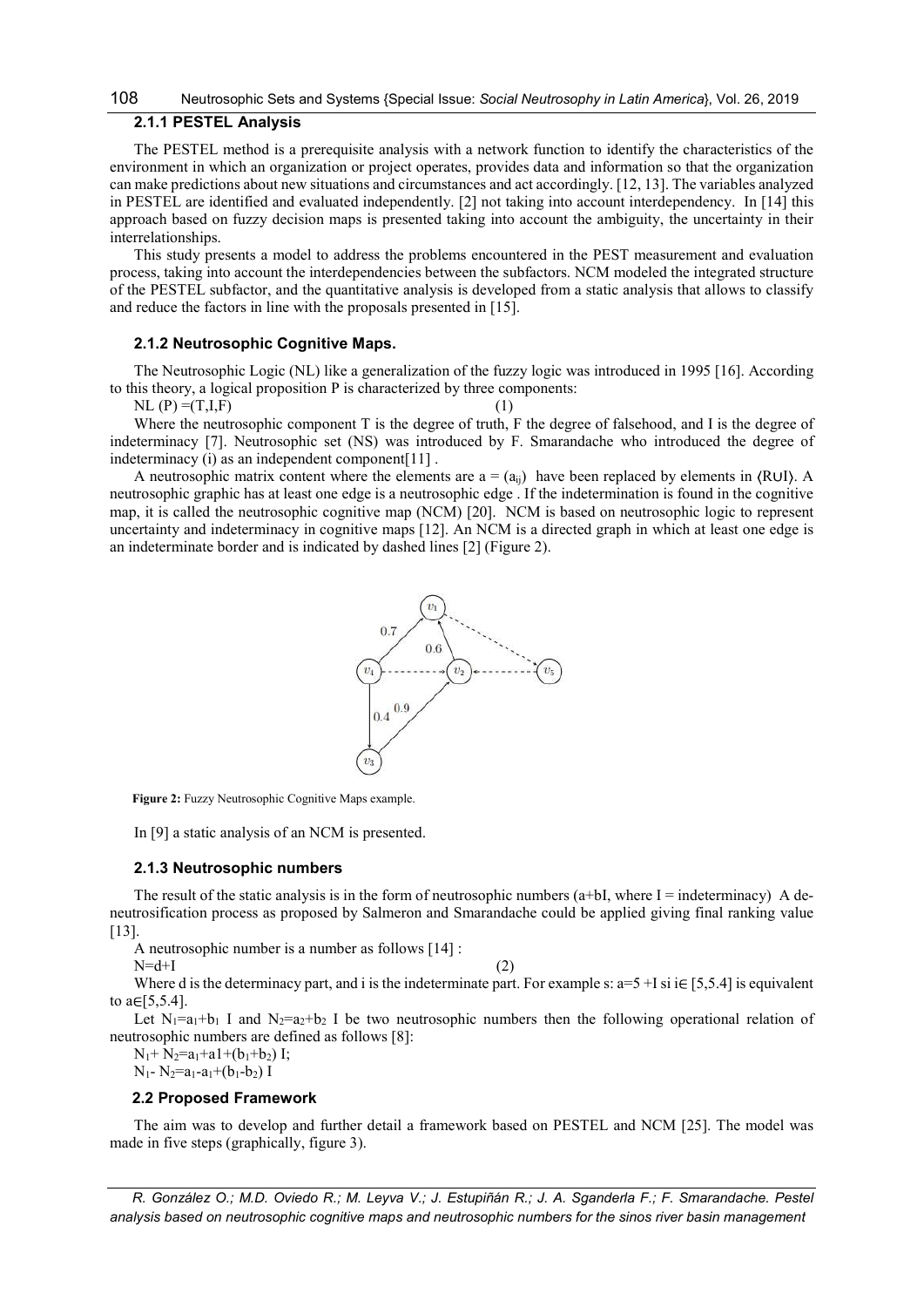

Figure 3: The proposed framework for PESTEL analysis [25]

#### 2.2.1 Factors and sub-factors identification in the PESTEL method

In this step, the significant PESTEL factors and sub-factors were recognized. Identify factors and subfactors to form a hierarchical structure of the PESTEL model. Sub-factors are categorized according to the literature [2].

#### 2.2.2 Modeling interdependencies

In this step causal interdependencies between PESTEL sub-factors are modeled, consists in the construction of NCM subfactors following the point views of an expert or expert team.

When a selection of experts (k) participates, the adjacency matrix of the collective MCD is calculated as follows:

 $E=\mu(E_1,E_2,...,E_k)$  (3)

The operator is usually the arithmetic mean [13].

#### 2.2.3 Calculate centrality measures

Centrality measures are calculated [7] with absolute values of the NCM adjacency matrix [15]:

1. Outdegree  $od(v_i)$  is the summation of the row of absolute values of a variable in the neutrosophic adjacency matrix, and It shows the cumulative strengths of connections  $(c_{ii})$  exiting the variable.

| $od(v_i) = \sum_{i=1}^{N} c_{ij}$ |  |  |
|-----------------------------------|--|--|
|                                   |  |  |

2. Indegree id(v i) is the summation of the column of absolute values of a variable, and it shows the cumulative strength of variables come in the variable.

 $id(v_i) = \sum_{i=1}^{N} c_{ii}$  (5)

3. The centrality degree (total degree  $td(v_i)$ ), of a variable is the sum of its indegree and outdegree  $td(v_i) = od(v_i) + id(v_i)$  (6)

# 2.2.4 Factors classification and ranking

The factors were categorized according to the next rules:

The variables are a Transmitter (T) when having a positive or indeterminacy outdegree,  $od(v_i)$  and zero indegree,  $id(v_i)$ .

The variables give a Receiver  $(R)$  when having a positive indegree or indeterminacy,  $id(v_i)$ , and zero outdegree,  $od(v_i)$ .

Variables receive the Ordinary (O) name when they have a non-zero degree, and these Ordinary variables can be considered more or less as receiving variables or transmitting variables, depending on the relation of their indegrees and outdegrees.

The de-neutrosophication process provides a range of numbers for centrality using as a ground the maximum & minimum values of I. A neutrosophic value is switched in an interval with these two values.  $\in [0,1]$ .

The contribution of a variable in an NCM can be known by calculating its degree of centrality, which shows how the variable is connected to other variables and what is the accumulated force of these connections. The median of the extreme values as proposed by Merigo [29] is used to give a centrality value :

$$
\lambda([a_1, a_2]) = \frac{a_1 + a_2}{2} \tag{7}
$$
  
Then

The

$$
A > B \Leftrightarrow \frac{a_1 + a_2}{2} > \frac{b_1 + b_2}{2} \tag{8}
$$

Finally, a ranking of variables could be given.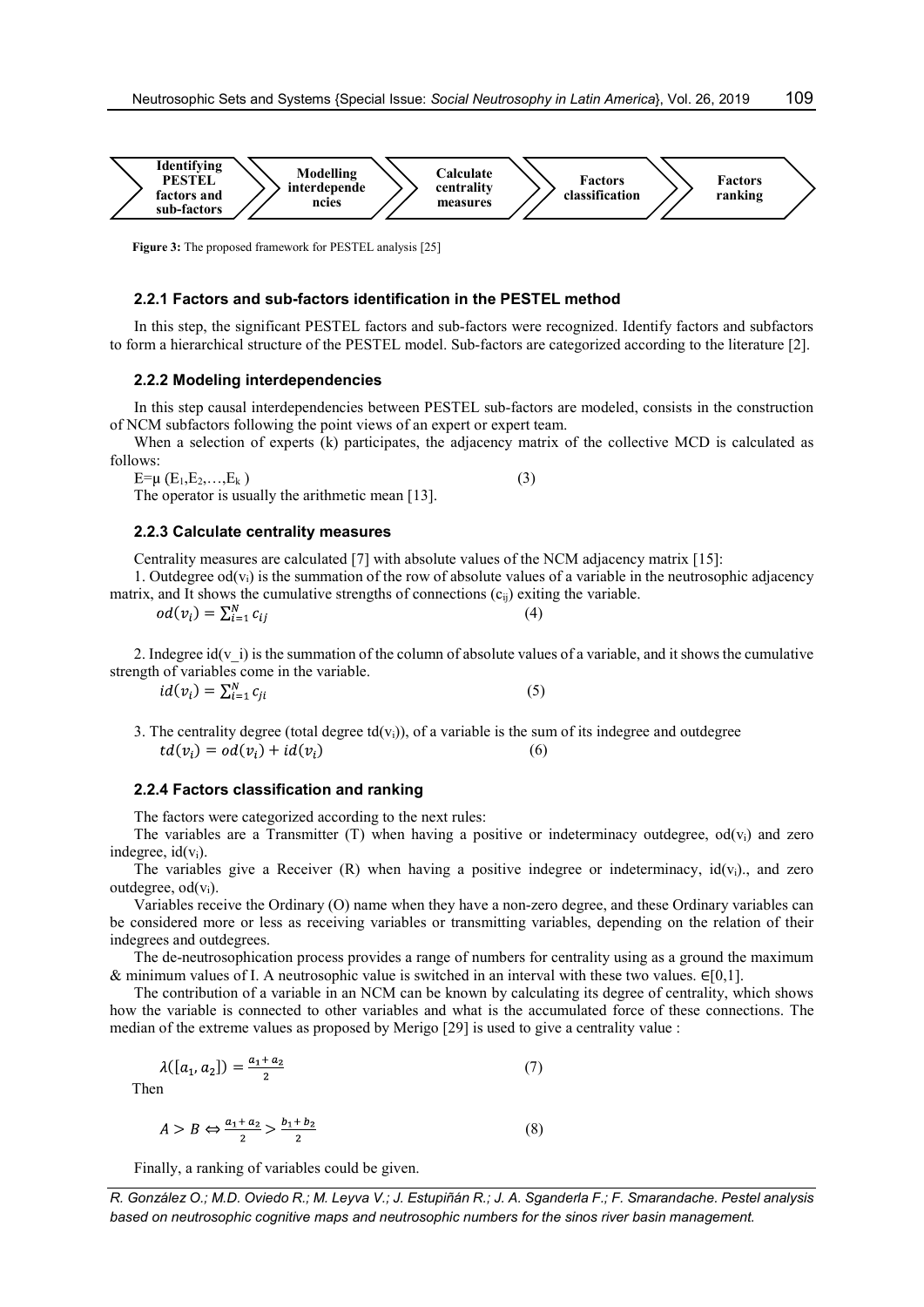# 110 Neutrosophic Sets and Systems {Special Issue: Social Neutrosophy in Latin America}, Vol. 26, 2019

# 2.2.5 Factor prioritization

# 3 Results and Discussion

| 10<br>Neutrosophic Sets and Systems {Special Issue: Social Neutrosophy in Latin America}, Vol. 26, 2019<br>2.2.5 Factor prioritization<br>The numerical value obtained in the previous step is used for sub-factor prioritization and/or reduction.<br>Threshold values may be set to 1.5 % of the total sum of total degree measures for subfactor reduction.<br>Additionally, sub-factor could be grouped by parent factor and to extend the analysis to political, economic, social<br>nd technological general factor.<br><b>3 Results and Discussion</b><br>Case of study result.<br>$0\,0.28$<br>0 <sub>0</sub><br>0 <sub>0</sub><br>$\mathbf{o}$<br>$0$ 0 0<br>0 <sub>0</sub><br>00000<br>$\mathbf{o}$<br>$\mathbf{o}$<br>0<br>o<br>O<br>o<br>O<br>O<br>$\mathbf{o}$<br>o<br>o<br>O<br>0<br>O<br>0 0.28 00<br>0 <sub>0</sub><br>$\mathsf{o}$<br>0 <sub>0</sub><br>0<br>$\mathbf{o}$<br>000<br>00000<br>$\mathbf{o}$<br>o<br>0<br>$\mathbf{o}$<br>0<br>o<br>$\mathbf{o}$<br>0<br>0<br>$\mathbf{O}$<br>$\mathbf{O}$<br>O<br>o<br>o<br>$0$ 0 0<br>$\mathbf{O}$<br>0 0.39 0.33 0.25 0.28 0.25<br>0 <sub>0</sub><br>0 0 0<br>0<br>0<br>0 0 0<br>00000<br>$\mathbf{o}$<br>$\circ$<br>$\mathbf{o}$<br>0<br>$\mathbf{o}$<br>$\mathbf{O}$<br>o<br>0 i<br>0 <sub>0</sub><br>0<br>O<br>o<br>0 <sub>0</sub><br>o<br>0 <sub>0</sub><br>0<br>$\mathbf{o}$<br>000<br>00000<br>0<br>$\Omega$<br>o<br>0<br>o<br>o<br>$\circ$<br>0<br>0 <sub>0</sub><br>$\mathbf{o}$<br>O<br>0<br>o<br>0<br>0<br>0 0<br>o<br>$0$ 0 0<br>$\mathbf{o}$<br>0<br>0 <sub>0</sub><br>0 0 0 0 0<br>O<br>0 i<br>o<br>o<br>$\mathbf{o}$<br>$\mathbf{O}$<br>$\mathbf{O}$<br>0 <sub>0</sub><br>O<br>0<br>0<br>o<br>0<br>0 <sub>i</sub><br>$-0.67$<br>0 0 <br>0<br>0 0 0<br>00000<br>$\mathbf{O}$<br>$\mathbf{O}$<br>0<br>0<br>o<br>0<br>o<br>$\mathbf{o}$<br>$\mathbf{o}$<br>0<br>000<br>000<br>0 0.36<br>$0 \ 0 \ 0 \ -0.58$<br>O<br>O<br>$\Omega$<br>$\mathbf{o}$<br>0 <sub>0</sub><br>0<br>0<br>$\mathbf 0$<br>$\mathbf{o}$<br>00000<br>$\mathbf{O}$<br>$\Omega$<br>o<br>$\mathbf{o}$<br>$\circ$<br>0<br>0 0 0<br>0<br>o<br>0<br>0 0<br>0<br>0 <sub>0</sub><br>0<br>00.3100<br>00000<br>0 0.33<br>$\mathbf{O}$<br>o<br>o<br>o<br>O<br>0<br>$\mathbf{o}$<br>$\mathbf{o}$<br>o<br>$\mathbf 0$<br>0 0 0<br>0 0 0<br>0<br>0<br>0<br>0<br>o<br>o<br>0 0<br>0<br>o<br>0<br>$0\,0.39\,0\,0$<br>O<br>0 0 0 0 0<br>0 i<br>o<br>o<br>o<br>0 0 0<br>$\mathbf{o}$<br>0<br>o<br>$\mathbf{o}$<br>0 <sub>0</sub><br>o<br>0 0 0<br>0 0 0<br>00000<br>$\mathbf{O}$<br>$\overline{0}$<br>O<br>O<br>O<br>O<br>$\mathbf{o}$<br>o<br>O<br>$\mathbf{O}$<br>O<br>o<br>$\mathsf{o}\,$<br>$0$ 0 0<br>$\mathbf{o}$<br>0<br>O<br>o<br>0 <sub>0</sub><br>$0$ 0 0<br>o<br>$\mathbf{o}$<br>0<br>0 0 0<br>00000<br>$\mathbf{o}$<br>O<br>$\mathbf{O}$<br>O<br>O<br>o<br>0<br>0<br>$\mathbf{o}$<br>$\mathbf 0$<br>$\mathbf{o}$<br>0 <sub>0</sub><br>000<br>00.2500<br>00000<br>0 0 0<br>$\mathbf{o}$<br>0<br>O<br>o<br>$\mathbf{O}$<br>$\mathbf{o}$<br>$\mathbf{o}$<br>$\mathbf{O}$<br>O<br>O<br>$\mathbf{O}$<br>o<br>$\circ$<br>0<br>o<br>O<br>0 <sub>0</sub><br>$0 0.28 $ i i<br>$0$ 0 0<br>0<br>O<br>0<br>0<br>0<br>000<br>00.42000<br>$\mathbf{o}$<br>$\mathbf{o}$<br>O<br>O<br>o<br>$\mathbf{o}$<br>$\mathbf{o}$<br>о<br>$\mathbf{o}$<br>O<br>0 <sub>0</sub><br>0<br>O<br>o<br>o<br>0 <sub>0</sub><br>$\mathbf{o}$<br>0 <sub>0</sub><br>0<br>o<br>0<br>0 <sub>0</sub><br>00000<br>$\mathbf{o}$<br>0<br>O<br>$\mathbf{o}$<br>O<br>0<br>o<br>$0$ 0 0<br>0<br>0<br>0<br>0<br>0<br>0<br>0 <sub>0</sub><br>$\mathbf{O}$<br>0 <sub>0</sub><br>0<br>0<br>0 0 0<br>0 0 0 0 0<br>0<br>O<br>$\mathbf{o}$<br>O<br>O<br>$\mathbf{O}$<br>$\mathbf{o}$<br>$\mathbf{O}$<br>$0$ 0 0<br>0 <sub>0</sub><br>0<br>0<br>$\mathbf 0$<br>o<br>0<br>0<br>0 <sub>0</sub><br>$\mathbf{O}$<br>o<br>0<br>0<br>0 0 0<br>0 0 0 0 0<br>$\mathbf{o}$<br>0<br>O<br>$\Omega$<br>0<br>o<br>$\mathbf{o}$<br>$0$ 0 0<br>$0$ 0 0<br>0<br>0 0 0<br>$\mathbf{o}$<br>O<br>O<br>$\Omega$<br>$\circ$<br>0 <sub>0</sub><br>$\mathbf{O}$<br>$\mathbf{o}$<br>0<br>00000<br>$\mathbf{O}$<br>$\Omega$<br>o<br>$\mathbf{o}$<br>0<br>$\mathbf{o}$<br>0<br>O<br>0 0 0<br>$\mathbf{o}$<br>0<br>$\mathbf{o}$<br>o<br>0<br>0 <sub>0</sub><br>0 0 0<br>$\mathbf{o}$<br>0 0 0<br>00000<br>$\mathbf{O}$<br>o<br>$\mathbf{O}$<br>O<br>o<br>$\mathbf{o}$<br>0<br>$\mathbf{o}$<br>$\mathbf{o}$<br>O<br>$\mathbf{o}$<br>$\mathbf 0$<br>$\mathbf{O}$<br>0 0 0<br>0<br>0<br>0<br>$\mathbf 0$<br>o<br>0<br>0 <sub>0</sub><br>0<br>$0$ 0 0<br>o<br>0<br>00.33000<br>0 0 0 0 0<br>0<br>o<br>$\mathbf{O}$<br>o<br>$\mathbf{o}$<br>$\circ$<br>$\Omega$<br>0 0 0<br>$\circ$<br>0<br>O<br>$\Omega$<br>o<br>$\mathbf{o}$<br>0 <sub>0</sub><br>0<br>0 0 0<br>$\mathbf{o}$<br>$\circ$<br>0 i<br>00000<br>0 i<br>$\Omega$<br>$\mathbf{o}$<br>O<br>Ω<br>Ιi.<br>$\circ$<br>0 <sub>0</sub><br>0<br>O<br>o<br>0<br>0 <sub>0</sub><br>0 0 0<br>0<br>$\circ$<br>0 i<br>0 0 0 0 0<br>0 i<br>O<br>$\mathbf{O}$<br>O<br>$\mathbf{o}$<br>$\mathbf{o}$<br>o<br>0<br>Ιi.<br>o<br>$\mathsf{o}\,$<br>0 <sub>0</sub><br>$0 \ 0 \ 0 \ 0.36$<br>$0$ 0 0 0 0 -0.53 0.42<br>0 0 0<br>0<br>0<br>O<br>$0\,0.25$<br>$\mathbf{O}$<br>0 <sub>0</sub><br>0<br>$\mathbf{o}$<br>$\mathbf{O}$<br>O<br>O<br>$\mathbf{o}$<br>0<br>$\mathbf{o}$<br>0 0 0<br>$\mathbf{o}$<br>0<br>O<br>o<br>0 <sub>0</sub><br>0<br>0 <sub>0</sub><br>00.2800<br>O<br>o<br>O<br>o<br>$\mathbf{o}$<br>0<br>$\circ$<br>o<br>$0 0 0 0 0 -0.5$<br>0<br>0 0 0<br>$\mathsf{o}\,$<br>O<br>o<br>0<br>O<br>o<br>o<br>0 0 <br>000<br>o<br>0<br>o<br>0 0 0<br>O<br>00000<br>0<br>$\mathbf 0$<br>$\mathbf{o}$<br>O<br>$\mathbf{o}$<br>0 <sub>0</sub><br>$\mathbf{o}$<br>00000<br>0<br>$\circ$<br>0 0 0<br>$\mathbf{o}$<br>0<br>0<br>$\mathbf{o}$<br>0<br>$\mathbf{o}$<br>$\mathbf{o}$<br>0 <sub>0</sub><br>0<br>0<br>0 <sub>0</sub><br>$\mathbf{o}$<br>$\mathbf{o}$<br>$\mathbf{O}$<br>$\Omega$<br>0 <sub>0</sub><br><sub>n</sub><br>$\Omega$<br><sub>n</sub><br>$\Omega$<br>0 <sub>0</sub><br>$\circ$<br>0 <sub>0</sub><br><sub>n</sub><br>$\mathbf{o}$<br>0 0 0<br>00000<br>$\circ$<br>$\mathbf{o}$<br>$\Omega$<br>$\Omega$<br>$\Omega$<br>$\Omega$<br>$\Omega$<br><sup>n</sup><br>$\Omega$<br>O |                                                        |                             |                              |                                |              |              |               |                |              |  |              |              |  |
|----------------------------------------------------------------------------------------------------------------------------------------------------------------------------------------------------------------------------------------------------------------------------------------------------------------------------------------------------------------------------------------------------------------------------------------------------------------------------------------------------------------------------------------------------------------------------------------------------------------------------------------------------------------------------------------------------------------------------------------------------------------------------------------------------------------------------------------------------------------------------------------------------------------------------------------------------------------------------------------------------------------------------------------------------------------------------------------------------------------------------------------------------------------------------------------------------------------------------------------------------------------------------------------------------------------------------------------------------------------------------------------------------------------------------------------------------------------------------------------------------------------------------------------------------------------------------------------------------------------------------------------------------------------------------------------------------------------------------------------------------------------------------------------------------------------------------------------------------------------------------------------------------------------------------------------------------------------------------------------------------------------------------------------------------------------------------------------------------------------------------------------------------------------------------------------------------------------------------------------------------------------------------------------------------------------------------------------------------------------------------------------------------------------------------------------------------------------------------------------------------------------------------------------------------------------------------------------------------------------------------------------------------------------------------------------------------------------------------------------------------------------------------------------------------------------------------------------------------------------------------------------------------------------------------------------------------------------------------------------------------------------------------------------------------------------------------------------------------------------------------------------------------------------------------------------------------------------------------------------------------------------------------------------------------------------------------------------------------------------------------------------------------------------------------------------------------------------------------------------------------------------------------------------------------------------------------------------------------------------------------------------------------------------------------------------------------------------------------------------------------------------------------------------------------------------------------------------------------------------------------------------------------------------------------------------------------------------------------------------------------------------------------------------------------------------------------------------------------------------------------------------------------------------------------------------------------------------------------------------------------------------------------------------------------------------------------------------------------------------------------------------------------------------------------------------------------------------------------------------------------------------------------------------------------------------------------------------------------------------------------------------------------------------------------------------------------------------------------------------------------------------------------------------------------------------------------------------------------------------------------------------------------------------------------------------------------------------------------------------------------------------------------------------------------------------------------------------------------------------------------------------------------------------------------------------------------------------------------------------------------------------------------------------------------------------------------------------------------------------------------------------------------------------------------------------------------------------------------------------------------------------------------------------------------------------------------------------------------------------------------------------------------------------------------------------------------------------------------------------------------------------------------------------------------------------------------------------------------------------------------------------------------------------------------------------------------------------------------------------------------------------------------------------------------------------------------------------------------------------------------------------------------------------------------------------------|--------------------------------------------------------|-----------------------------|------------------------------|--------------------------------|--------------|--------------|---------------|----------------|--------------|--|--------------|--------------|--|
|                                                                                                                                                                                                                                                                                                                                                                                                                                                                                                                                                                                                                                                                                                                                                                                                                                                                                                                                                                                                                                                                                                                                                                                                                                                                                                                                                                                                                                                                                                                                                                                                                                                                                                                                                                                                                                                                                                                                                                                                                                                                                                                                                                                                                                                                                                                                                                                                                                                                                                                                                                                                                                                                                                                                                                                                                                                                                                                                                                                                                                                                                                                                                                                                                                                                                                                                                                                                                                                                                                                                                                                                                                                                                                                                                                                                                                                                                                                                                                                                                                                                                                                                                                                                                                                                                                                                                                                                                                                                                                                                                                                                                                                                                                                                                                                                                                                                                                                                                                                                                                                                                                                                                                                                                                                                                                                                                                                                                                                                                                                                                                                                                                                                                                                                                                                                                                                                                                                                                                                                                                                                                                                                                                                              |                                                        |                             |                              |                                |              |              |               |                |              |  |              |              |  |
|                                                                                                                                                                                                                                                                                                                                                                                                                                                                                                                                                                                                                                                                                                                                                                                                                                                                                                                                                                                                                                                                                                                                                                                                                                                                                                                                                                                                                                                                                                                                                                                                                                                                                                                                                                                                                                                                                                                                                                                                                                                                                                                                                                                                                                                                                                                                                                                                                                                                                                                                                                                                                                                                                                                                                                                                                                                                                                                                                                                                                                                                                                                                                                                                                                                                                                                                                                                                                                                                                                                                                                                                                                                                                                                                                                                                                                                                                                                                                                                                                                                                                                                                                                                                                                                                                                                                                                                                                                                                                                                                                                                                                                                                                                                                                                                                                                                                                                                                                                                                                                                                                                                                                                                                                                                                                                                                                                                                                                                                                                                                                                                                                                                                                                                                                                                                                                                                                                                                                                                                                                                                                                                                                                                              |                                                        |                             |                              |                                |              |              |               |                |              |  |              |              |  |
|                                                                                                                                                                                                                                                                                                                                                                                                                                                                                                                                                                                                                                                                                                                                                                                                                                                                                                                                                                                                                                                                                                                                                                                                                                                                                                                                                                                                                                                                                                                                                                                                                                                                                                                                                                                                                                                                                                                                                                                                                                                                                                                                                                                                                                                                                                                                                                                                                                                                                                                                                                                                                                                                                                                                                                                                                                                                                                                                                                                                                                                                                                                                                                                                                                                                                                                                                                                                                                                                                                                                                                                                                                                                                                                                                                                                                                                                                                                                                                                                                                                                                                                                                                                                                                                                                                                                                                                                                                                                                                                                                                                                                                                                                                                                                                                                                                                                                                                                                                                                                                                                                                                                                                                                                                                                                                                                                                                                                                                                                                                                                                                                                                                                                                                                                                                                                                                                                                                                                                                                                                                                                                                                                                                              |                                                        |                             |                              |                                |              |              |               |                |              |  |              |              |  |
|                                                                                                                                                                                                                                                                                                                                                                                                                                                                                                                                                                                                                                                                                                                                                                                                                                                                                                                                                                                                                                                                                                                                                                                                                                                                                                                                                                                                                                                                                                                                                                                                                                                                                                                                                                                                                                                                                                                                                                                                                                                                                                                                                                                                                                                                                                                                                                                                                                                                                                                                                                                                                                                                                                                                                                                                                                                                                                                                                                                                                                                                                                                                                                                                                                                                                                                                                                                                                                                                                                                                                                                                                                                                                                                                                                                                                                                                                                                                                                                                                                                                                                                                                                                                                                                                                                                                                                                                                                                                                                                                                                                                                                                                                                                                                                                                                                                                                                                                                                                                                                                                                                                                                                                                                                                                                                                                                                                                                                                                                                                                                                                                                                                                                                                                                                                                                                                                                                                                                                                                                                                                                                                                                                                              |                                                        |                             |                              |                                |              |              |               |                |              |  |              |              |  |
|                                                                                                                                                                                                                                                                                                                                                                                                                                                                                                                                                                                                                                                                                                                                                                                                                                                                                                                                                                                                                                                                                                                                                                                                                                                                                                                                                                                                                                                                                                                                                                                                                                                                                                                                                                                                                                                                                                                                                                                                                                                                                                                                                                                                                                                                                                                                                                                                                                                                                                                                                                                                                                                                                                                                                                                                                                                                                                                                                                                                                                                                                                                                                                                                                                                                                                                                                                                                                                                                                                                                                                                                                                                                                                                                                                                                                                                                                                                                                                                                                                                                                                                                                                                                                                                                                                                                                                                                                                                                                                                                                                                                                                                                                                                                                                                                                                                                                                                                                                                                                                                                                                                                                                                                                                                                                                                                                                                                                                                                                                                                                                                                                                                                                                                                                                                                                                                                                                                                                                                                                                                                                                                                                                                              |                                                        |                             |                              |                                |              |              |               |                |              |  |              |              |  |
|                                                                                                                                                                                                                                                                                                                                                                                                                                                                                                                                                                                                                                                                                                                                                                                                                                                                                                                                                                                                                                                                                                                                                                                                                                                                                                                                                                                                                                                                                                                                                                                                                                                                                                                                                                                                                                                                                                                                                                                                                                                                                                                                                                                                                                                                                                                                                                                                                                                                                                                                                                                                                                                                                                                                                                                                                                                                                                                                                                                                                                                                                                                                                                                                                                                                                                                                                                                                                                                                                                                                                                                                                                                                                                                                                                                                                                                                                                                                                                                                                                                                                                                                                                                                                                                                                                                                                                                                                                                                                                                                                                                                                                                                                                                                                                                                                                                                                                                                                                                                                                                                                                                                                                                                                                                                                                                                                                                                                                                                                                                                                                                                                                                                                                                                                                                                                                                                                                                                                                                                                                                                                                                                                                                              |                                                        |                             |                              |                                |              |              |               |                |              |  |              |              |  |
|                                                                                                                                                                                                                                                                                                                                                                                                                                                                                                                                                                                                                                                                                                                                                                                                                                                                                                                                                                                                                                                                                                                                                                                                                                                                                                                                                                                                                                                                                                                                                                                                                                                                                                                                                                                                                                                                                                                                                                                                                                                                                                                                                                                                                                                                                                                                                                                                                                                                                                                                                                                                                                                                                                                                                                                                                                                                                                                                                                                                                                                                                                                                                                                                                                                                                                                                                                                                                                                                                                                                                                                                                                                                                                                                                                                                                                                                                                                                                                                                                                                                                                                                                                                                                                                                                                                                                                                                                                                                                                                                                                                                                                                                                                                                                                                                                                                                                                                                                                                                                                                                                                                                                                                                                                                                                                                                                                                                                                                                                                                                                                                                                                                                                                                                                                                                                                                                                                                                                                                                                                                                                                                                                                                              |                                                        |                             |                              |                                |              |              |               |                |              |  |              |              |  |
| 0,0.47,0<br>00000<br>$\mathbf{O}$<br>$\mathbf 0$<br>0<br>$0$ 0 0<br>0<br>o<br>0<br>0<br>0 <sub>0</sub><br>0<br>000<br>0<br>$\mathbf{O}$<br>o<br>0<br>O<br>0<br>o                                                                                                                                                                                                                                                                                                                                                                                                                                                                                                                                                                                                                                                                                                                                                                                                                                                                                                                                                                                                                                                                                                                                                                                                                                                                                                                                                                                                                                                                                                                                                                                                                                                                                                                                                                                                                                                                                                                                                                                                                                                                                                                                                                                                                                                                                                                                                                                                                                                                                                                                                                                                                                                                                                                                                                                                                                                                                                                                                                                                                                                                                                                                                                                                                                                                                                                                                                                                                                                                                                                                                                                                                                                                                                                                                                                                                                                                                                                                                                                                                                                                                                                                                                                                                                                                                                                                                                                                                                                                                                                                                                                                                                                                                                                                                                                                                                                                                                                                                                                                                                                                                                                                                                                                                                                                                                                                                                                                                                                                                                                                                                                                                                                                                                                                                                                                                                                                                                                                                                                                                             |                                                        |                             |                              |                                |              |              |               |                |              |  |              |              |  |
| $\mathbf 0$<br>0 <sub>0</sub><br>$\circ$<br>00000<br>$\mathbf{O}$                                                                                                                                                                                                                                                                                                                                                                                                                                                                                                                                                                                                                                                                                                                                                                                                                                                                                                                                                                                                                                                                                                                                                                                                                                                                                                                                                                                                                                                                                                                                                                                                                                                                                                                                                                                                                                                                                                                                                                                                                                                                                                                                                                                                                                                                                                                                                                                                                                                                                                                                                                                                                                                                                                                                                                                                                                                                                                                                                                                                                                                                                                                                                                                                                                                                                                                                                                                                                                                                                                                                                                                                                                                                                                                                                                                                                                                                                                                                                                                                                                                                                                                                                                                                                                                                                                                                                                                                                                                                                                                                                                                                                                                                                                                                                                                                                                                                                                                                                                                                                                                                                                                                                                                                                                                                                                                                                                                                                                                                                                                                                                                                                                                                                                                                                                                                                                                                                                                                                                                                                                                                                                                            | $0$ 0 0<br>$\mathbf 0$<br>$\mathbf{O}$<br>$\mathbf{O}$ | $\mathbf 0$<br>$\mathbf{o}$ | $\mathbf{O}$<br>$\mathbf{O}$ | 0 <sub>0</sub><br>$\mathbf{O}$ | $\mathbf{O}$ | $\mathbf{O}$ | 0             | 0 <sub>0</sub> | $\mathbf{o}$ |  | $\mathbf{O}$ | $\mathbf{o}$ |  |
| Tabla 1: Neutrosophic Adjacency Matrix<br>Nodes are initially classified (Table 2)                                                                                                                                                                                                                                                                                                                                                                                                                                                                                                                                                                                                                                                                                                                                                                                                                                                                                                                                                                                                                                                                                                                                                                                                                                                                                                                                                                                                                                                                                                                                                                                                                                                                                                                                                                                                                                                                                                                                                                                                                                                                                                                                                                                                                                                                                                                                                                                                                                                                                                                                                                                                                                                                                                                                                                                                                                                                                                                                                                                                                                                                                                                                                                                                                                                                                                                                                                                                                                                                                                                                                                                                                                                                                                                                                                                                                                                                                                                                                                                                                                                                                                                                                                                                                                                                                                                                                                                                                                                                                                                                                                                                                                                                                                                                                                                                                                                                                                                                                                                                                                                                                                                                                                                                                                                                                                                                                                                                                                                                                                                                                                                                                                                                                                                                                                                                                                                                                                                                                                                                                                                                                                           |                                                        |                             |                              |                                |              |              |               |                |              |  |              |              |  |
|                                                                                                                                                                                                                                                                                                                                                                                                                                                                                                                                                                                                                                                                                                                                                                                                                                                                                                                                                                                                                                                                                                                                                                                                                                                                                                                                                                                                                                                                                                                                                                                                                                                                                                                                                                                                                                                                                                                                                                                                                                                                                                                                                                                                                                                                                                                                                                                                                                                                                                                                                                                                                                                                                                                                                                                                                                                                                                                                                                                                                                                                                                                                                                                                                                                                                                                                                                                                                                                                                                                                                                                                                                                                                                                                                                                                                                                                                                                                                                                                                                                                                                                                                                                                                                                                                                                                                                                                                                                                                                                                                                                                                                                                                                                                                                                                                                                                                                                                                                                                                                                                                                                                                                                                                                                                                                                                                                                                                                                                                                                                                                                                                                                                                                                                                                                                                                                                                                                                                                                                                                                                                                                                                                                              |                                                        | N2                          | $\mathbf{O}$                 | N11                            | $\mathbb{R}$ |              | $\mathcal{O}$ | N29            |              |  |              |              |  |
| $\mathbf T$<br>N10<br>$\mathbf R$<br>N19<br>N28<br>T<br>$\mathbf{O}$<br>N <sub>1</sub><br>$\overline{T}$<br>N20                                                                                                                                                                                                                                                                                                                                                                                                                                                                                                                                                                                                                                                                                                                                                                                                                                                                                                                                                                                                                                                                                                                                                                                                                                                                                                                                                                                                                                                                                                                                                                                                                                                                                                                                                                                                                                                                                                                                                                                                                                                                                                                                                                                                                                                                                                                                                                                                                                                                                                                                                                                                                                                                                                                                                                                                                                                                                                                                                                                                                                                                                                                                                                                                                                                                                                                                                                                                                                                                                                                                                                                                                                                                                                                                                                                                                                                                                                                                                                                                                                                                                                                                                                                                                                                                                                                                                                                                                                                                                                                                                                                                                                                                                                                                                                                                                                                                                                                                                                                                                                                                                                                                                                                                                                                                                                                                                                                                                                                                                                                                                                                                                                                                                                                                                                                                                                                                                                                                                                                                                                                                              |                                                        |                             |                              |                                |              |              |               | $\sqrt{2}$     |              |  |              |              |  |

#### Nodes are initially classified (Table 2)

| N1             | т | N10              | R        | N <sub>19</sub> | O | N28 | т |
|----------------|---|------------------|----------|-----------------|---|-----|---|
| N2             | O | N11              | R        | N20             | O | N29 | T |
| N <sub>3</sub> | O | N <sub>12</sub>  | Ω        | N <sub>21</sub> | O | N30 | T |
| N4             | T | N <sub>1</sub> 3 | $\Omega$ | N <sub>22</sub> | O | N31 | O |
| N5             | т | N14              | R        | N23             | O | N32 | O |
| N6             | O | N <sub>15</sub>  | R        | N24             | O | N33 | R |
| N7             | O | N <sub>16</sub>  | R        | N <sub>25</sub> | R |     |   |
| N8             | O | N <sub>17</sub>  | R        | N <sub>26</sub> | R |     |   |
| N9             | O | N18              | R        | N27             | т |     |   |
|                |   |                  |          |                 |   |     |   |

Tabla 2: Nodes classification

Neutrosophic Sets and Systems, SPECIAL – ISSUE I 2019

Total degree (Eq. 5) was calculated. Results are shown in Table 3.

| N1             | 0.28        | N <sub>9</sub>   | $0.72 + i$  | N17              |             | N <sub>25</sub> | 0.64        | N33 | 0.36 |
|----------------|-------------|------------------|-------------|------------------|-------------|-----------------|-------------|-----|------|
| N <sub>2</sub> | $0.56 + i$  | N10              | 0.5         | N <sub>18</sub>  | 2i          | N <sub>26</sub> | 0.42        |     |      |
| N <sub>3</sub> | $1.78 + 2i$ | N11              | 0.64        | N <sub>19</sub>  | 0.75        | N <sub>27</sub> | 0.47        |     |      |
| N4             |             | N <sub>12</sub>  | 0.5         | N <sub>20</sub>  | $0.36 + 3i$ | N <sub>28</sub> | 0.36        |     |      |
| N5             | 2i          | N <sub>1</sub> 3 | $1.17 + 3i$ | N <sub>2</sub> 1 | $0.47 + 3i$ | N <sub>29</sub> | 1.25        |     |      |
| N6             | $1.83 + 2i$ | N <sub>14</sub>  |             | N <sub>22</sub>  | $2.37 + 2i$ | N30             | $1+i$       |     |      |
| N7             | 1.36        | N15              | $0.67 + i$  | N <sub>23</sub>  | $0.78 + 2i$ | N31             | $1.31 + 2i$ |     |      |
| N8             | 1.03        | N <sub>16</sub>  | 0.28        | N24              | 2i          | N32             | $1.06 + 4i$ |     |      |

Tabla 3: Total degree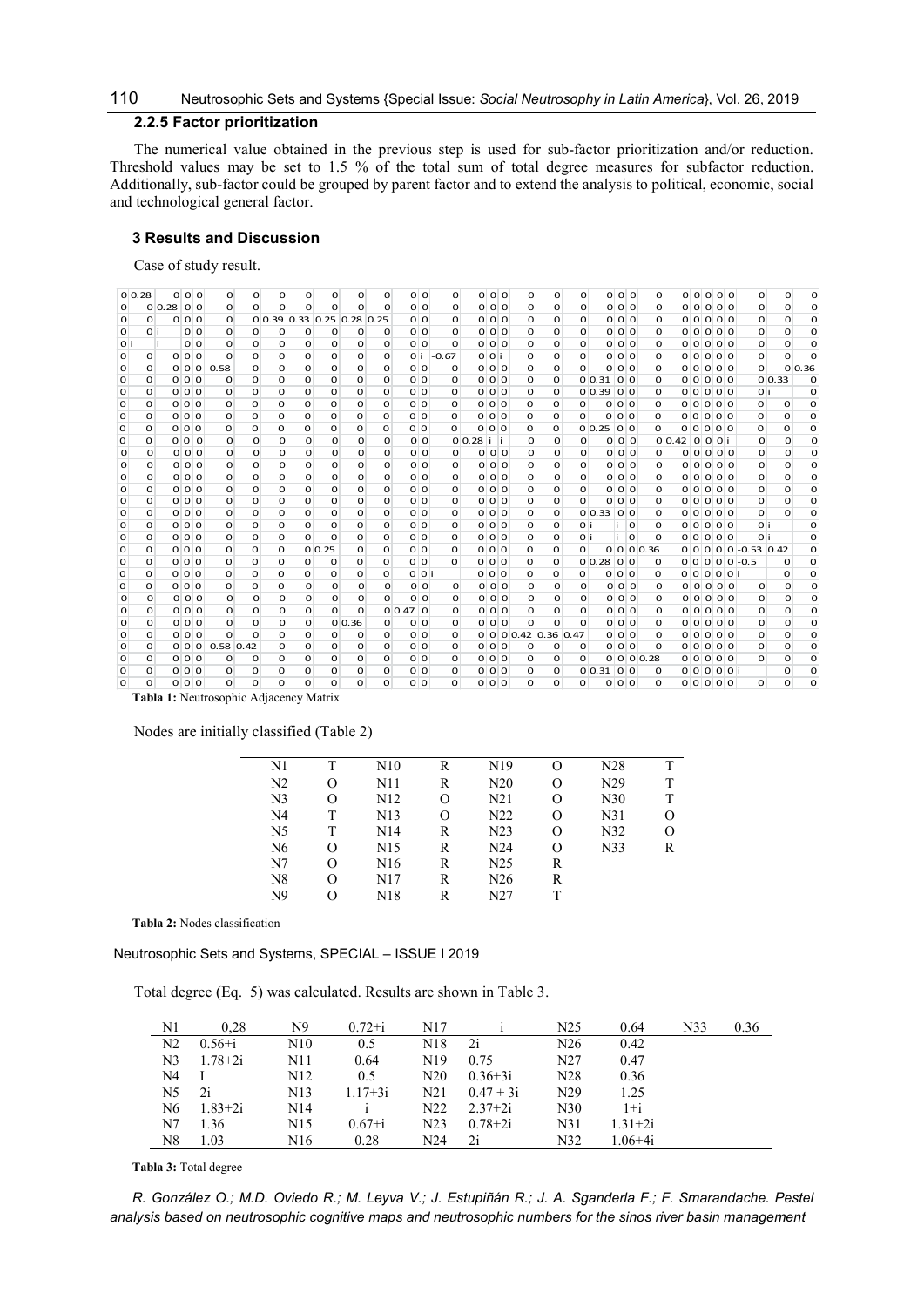| N1             | 0.28         | N9               | [0.72, 1.72] | N <sub>17</sub> | [0,1]        | N <sub>25</sub> | 0.64         | N33 | 0.36 |
|----------------|--------------|------------------|--------------|-----------------|--------------|-----------------|--------------|-----|------|
| N2             | [0.56, 1.56] | N10              | 0.5          | N <sub>18</sub> | [0,2]        | N26             | 0.42         |     |      |
| N <sub>3</sub> | [1.78, 2.78] | N11              | 0.64         | N <sub>19</sub> | 0.75         | N <sub>27</sub> | 0.47         |     |      |
| N4             | [0,1]        | N <sub>12</sub>  | 0.5          | N20             | [0.36, 3.36] | N <sub>28</sub> | 0.36         |     |      |
| N5             | [0, 2]       | N <sub>1</sub> 3 | [1.17, 4.17] | N <sub>21</sub> | [0.47, 3.47] | N <sub>29</sub> | 1.25         |     |      |
| N6             | [1.83, 3.83] | N <sub>14</sub>  | [0,1]        | N <sub>22</sub> | [2.37, 4.37] | N30             | [1, 2]       |     |      |
| N7             | 1.36         | N15              | [0.67, 1.67] | N <sub>23</sub> | [0.78, 2.78] | N31             | [1.31, 3.31] |     |      |
| N8             | 1.03         | N <sub>16</sub>  | 0.28         | N <sub>24</sub> | [0, 2]       | N32             | [1.06, 5.06] |     |      |

"The next step is the de-neutrosophication process as proposes by Salmeron and Smarandache. I  $\in [0,1]$  is replaced by both maximum and minimum values" [33]. In Table 4 are presented as interval values.

Tabla 4: De-neutrosophication, total degree values

Finally, we work with the median of the extreme values (Table 5) [29].

|  | N1 0.28 N9 1.22 N17 0.5 N25 0.64 N33 0.36                                        |  |  |  |  |
|--|----------------------------------------------------------------------------------|--|--|--|--|
|  | N2 1.06 N10 0.5 N18 1 N26 0.42                                                   |  |  |  |  |
|  | N3 2.28 N11 0.64 N19 0.75 N27 0.47                                               |  |  |  |  |
|  | N4 0.5 N12 0.5 N20 1.86 N28 0.36                                                 |  |  |  |  |
|  | N5 1 N13 2.67 N21 1.97 N29 1.25                                                  |  |  |  |  |
|  | N <sub>6</sub> 2.83 N <sub>14</sub> 0.5 N <sub>22</sub> 3.37 N <sub>30</sub> 1.5 |  |  |  |  |
|  | N7 1.36 N15 1.17 N23 1.75 N31 2.31                                               |  |  |  |  |
|  | N8 1.03 N16 0.28 N24 1 N32 3.06                                                  |  |  |  |  |

Tabla 5: Total degree using the median of the extreme values

Top 6 nodes according to centrality are represented in table 6.

| N22             | 3,37 |
|-----------------|------|
| N32             | 3,06 |
| N <sub>6</sub>  | 2,83 |
| N13             | 2,67 |
| N <sub>31</sub> | 2,31 |
| N <sub>3</sub>  | 2,28 |
|                 |      |

Tabla 6: Top 6 nodes

Water quality index, Soil Quality index and Poverty are the top three factors. Centrality measures of subfactor were grouped according to their parent factors (Figure 4).



Figure 4: Aggregated total centrality values by factors

When the average is used as aggregation´s operator, the result is represented in Figure 5. Ecological, Technological and Social are the top three factors.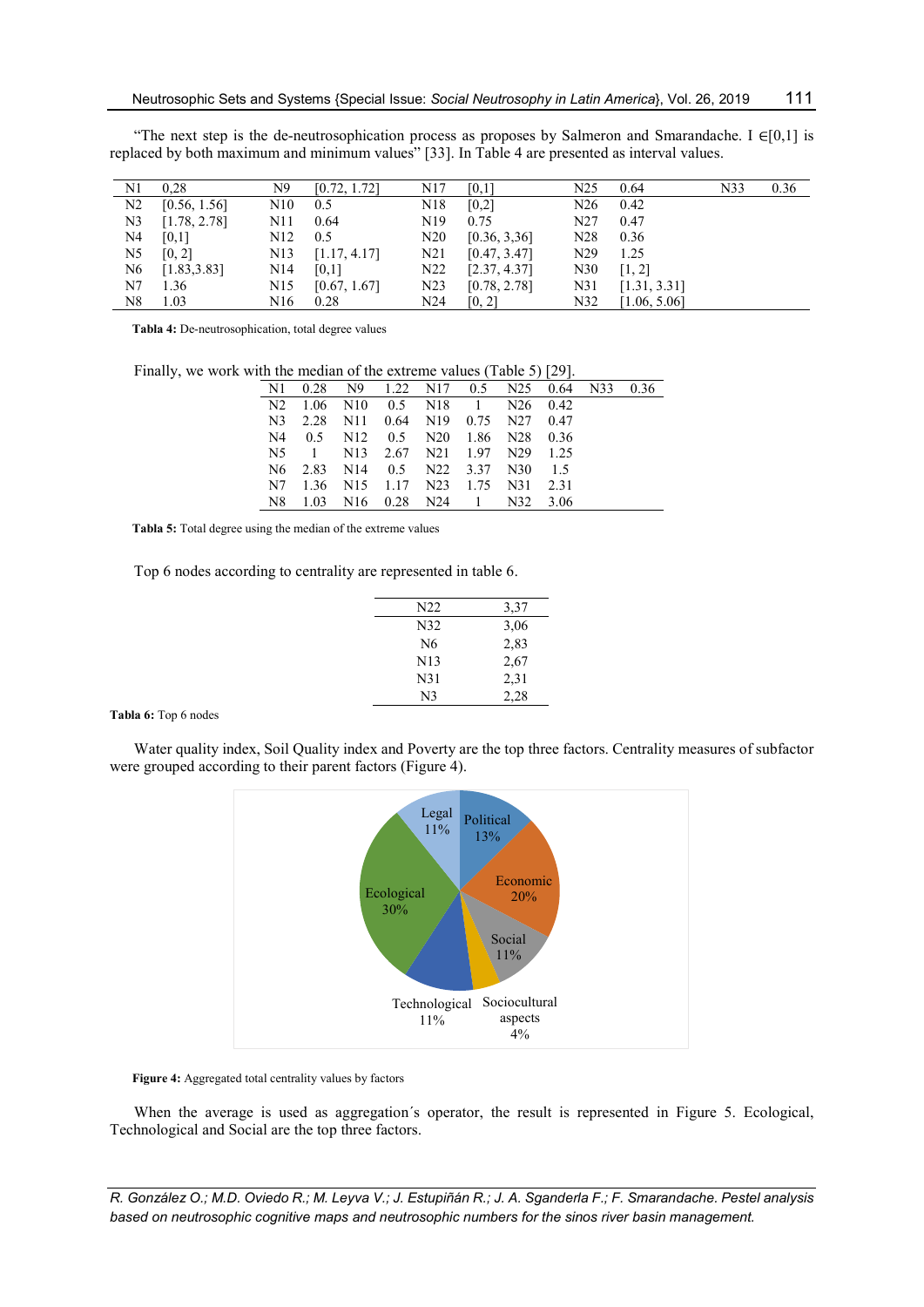

Figure 5: Average of total centrality values by factors

Factors with a little incidence of less than 1.5 % (0.606) are reduced for further analysis. In this case, we found nodes like N1, N4, N10, N14, N16, N17, N26, N27, N28 and N33.

After the application, in this case, study the model was found practical to use. The NCM gives high flexibility and takes into account interdependencies PESTEL analysis.

#### Conclusion

This study presents a model to address problems encountered in the measurement evaluation process of PESTEL analysis taking into account interdependencies among sub-factors and modeling uncertainty and indeterminacy in Sinos river basin. NCM modeled the integrated structure of PESTEL sub-factors, and quantitative analysis was developed based on static analysis and neutrosophic numbers.

To demonstrate the applicability of the proposal in the Sinos river external factor analysis a case study is developed. Sub-factor was ranked and reduced with Ecological, Technological, Social are the top three factors.

NCM modeled the integrated structure of PESTEL of factors and sub-factors. Our approach has many applications in complex decision problem that include interdependencies among criteria, and such as complex strategic decision support in river basin management.

Further works will concentrate on extending the model for dealing scenario analysis in conjunction with a multicriteria environment. Another area of future work is the development of a software tool.

Conflicts of Interest

No conflict of interest are declared by the authors.

#### Funding Statement

This study was partially supported by "Coordenação de Aperfeiçoamento de Pessoal de Nível Superior - Brasil (CAPES)" -Finance Code 001.

Data Availability Statement

The data used to support the findings of this study are included within the article.

#### References

- [1] Leyva, M., et al., A framework for PEST analysis based on fuzzy decision maps. Revista ESPACIOS, 2018. 39(16).
- [2] Yüksel, I., Developing a multi-criteria decision making model for PESTEL analysis. International Journal of Business and Management, 2012. 7(24): p. 52.
- [3] Leyva Vázquez, M.Y., R. Rosado Rosello, and A. Febles Estrada, Modelado y análisis de los factores críticos de éxito de los proyectos de software mediante mapas cognitivos difusos. Ciencias de la Información, 2012. 43(2).
- [4] Jara, J.I.E., et al., manuales de procedimientos en la administración pública. garantías de cumplimiento de los principios constitucionales. revista magazine de las ciencias. issn 2528-8091, 2017. 2(2): p. 01-12.
- [5] Khan, M., et al., Systematic review of decision making algorithms in extended neutrosophic sets. Symmetry, 2018. 10(8): p. 314.
- [6] Hernandez, N.B. and J.E. Ricardo, Gestión Empresarial y Posmodernidad. 2018: Infinite Study.
- [7] Leyva-Vázquez, M. and F. Smarandache, Inteligencia Artificial: retos, perspectivas y papel de la Neutrosofía. Dilemas Contemporáneos: Educación, Política y Valores, 2018.
- [8] Pérez-Teruel, K. and M. Leyva-Vázquez, Neutrosophic logic for mental model elicitation and analysis. Neutrosophic Sets and Systems, 2012: p. 30.